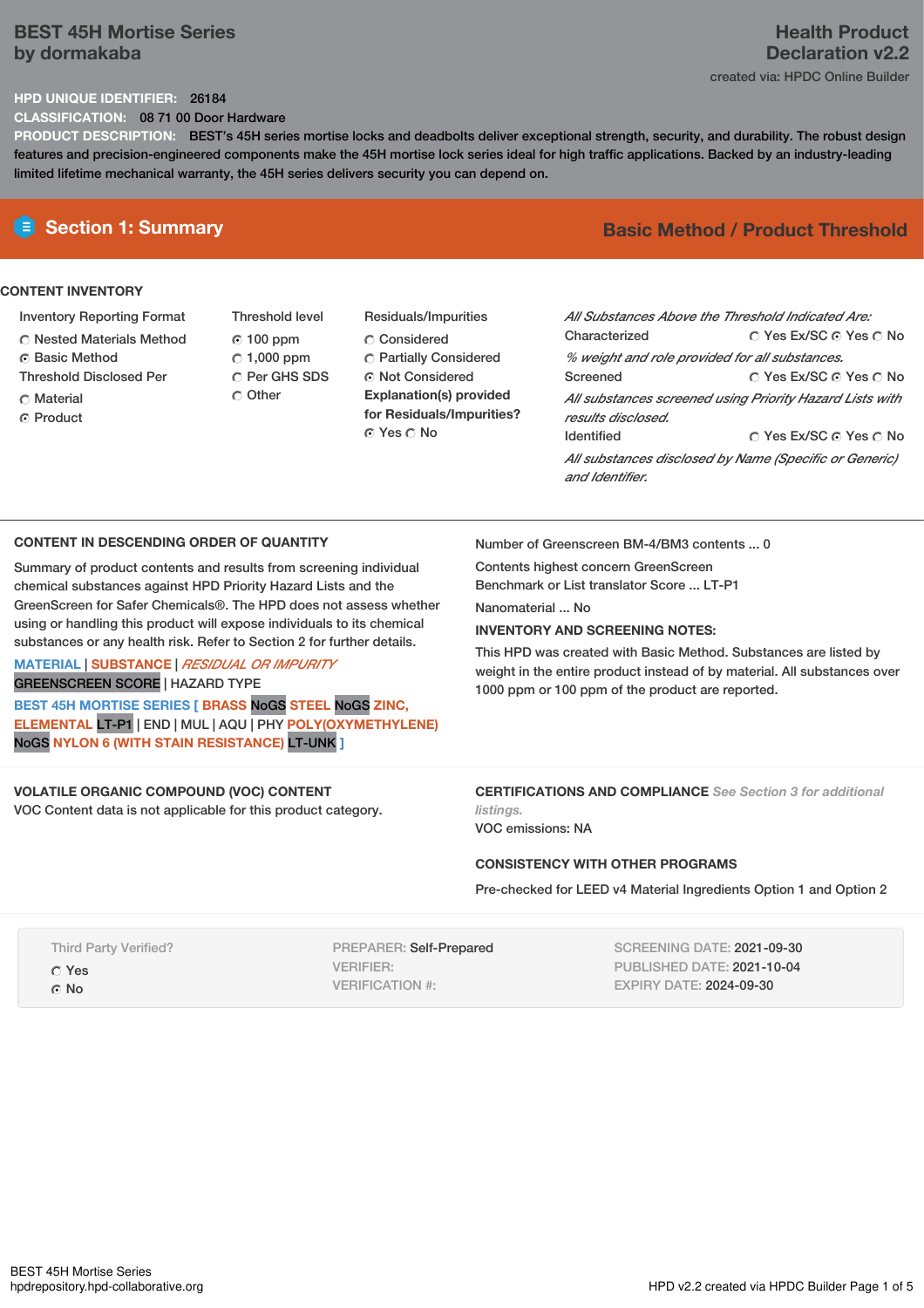This section lists contents in a product based on specific threshold(s) and reports detailed health information including hazards. This HPD uses the *inventory method indicated above, which is one of three possible methods:*

- *Basic Inventory method with Product-level threshold.*
- *Nested Material Inventory method with Product-level threshold*
- *Nested Material Inventory method with individual Material-level thresholds*

Definitions and requirements for the three inventory methods and requirements for each data field can be found in the HPD Open Standard version *2.2, available on the HPDC website at: [www.hpd-collaborative.org/hpd-2-2-standard](https://www.hpd-collaborative.org/hpd-2-2-standard)*

| <b>BEST 45H MORTISE SERIES</b>                                                                                                                                                                                                                           |                                                                                                          |                                                |                 |                                                |                |
|----------------------------------------------------------------------------------------------------------------------------------------------------------------------------------------------------------------------------------------------------------|----------------------------------------------------------------------------------------------------------|------------------------------------------------|-----------------|------------------------------------------------|----------------|
| PRODUCT THRESHOLD: 100 ppm<br>RESIDUALS AND IMPURITIES CONSIDERED: No                                                                                                                                                                                    |                                                                                                          |                                                |                 |                                                |                |
| RESIDUALS AND IMPURITIES NOTES: No residuals or impurities are expected in these materials at or above the inventory threshold. BEST<br>dormakaba products consist of finished components, and no chemical reactions are needed to develop our products. |                                                                                                          |                                                |                 |                                                |                |
| <b>OTHER PRODUCT NOTES: -</b>                                                                                                                                                                                                                            |                                                                                                          |                                                |                 |                                                |                |
| <b>BRASS</b>                                                                                                                                                                                                                                             |                                                                                                          |                                                |                 |                                                | ID: 12597-71-6 |
|                                                                                                                                                                                                                                                          | HAZARD SCREENING METHOD: Pharos Chemical and Materials Library HAZARD SCREENING DATE: 2021-10-01 6:31:57 |                                                |                 |                                                |                |
| $\%$ : 50.0000 - 50.0000                                                                                                                                                                                                                                 | <b>GS: NoGS</b>                                                                                          | RC: Both                                       | NANO: No        | <b>SUBSTANCE ROLE: Hardware</b>                |                |
| <b>HAZARD TYPE</b>                                                                                                                                                                                                                                       | <b>AGENCY AND LIST TITLES</b>                                                                            |                                                | <b>WARNINGS</b> |                                                |                |
| None found                                                                                                                                                                                                                                               |                                                                                                          |                                                |                 | No warnings found on HPD Priority Hazard Lists |                |
| <b>SUBSTANCE NOTES: -</b>                                                                                                                                                                                                                                |                                                                                                          |                                                |                 |                                                |                |
| <b>STEEL</b>                                                                                                                                                                                                                                             |                                                                                                          |                                                |                 |                                                | ID: 12597-69-2 |
|                                                                                                                                                                                                                                                          | HAZARD SCREENING METHOD: Pharos Chemical and Materials Library HAZARD SCREENING DATE: 2021-10-01 6:31:15 |                                                |                 |                                                |                |
| %: $45.0000 - 45.0000$                                                                                                                                                                                                                                   | <b>GS: NoGS</b>                                                                                          | RC: Both                                       | NANO: No        | <b>SUBSTANCE ROLE: Hardware</b>                |                |
| <b>HAZARD TYPE</b>                                                                                                                                                                                                                                       | <b>AGENCY AND LIST TITLES</b>                                                                            |                                                | <b>WARNINGS</b> |                                                |                |
| None found                                                                                                                                                                                                                                               |                                                                                                          | No warnings found on HPD Priority Hazard Lists |                 |                                                |                |
| <b>SUBSTANCE NOTES: -</b>                                                                                                                                                                                                                                |                                                                                                          |                                                |                 |                                                |                |
|                                                                                                                                                                                                                                                          |                                                                                                          |                                                |                 |                                                |                |
| <b>ZINC, ELEMENTAL</b>                                                                                                                                                                                                                                   |                                                                                                          |                                                |                 |                                                | ID: 7440-66-6  |
|                                                                                                                                                                                                                                                          | HAZARD SCREENING METHOD: Pharos Chemical and Materials Library HAZARD SCREENING DATE: 2021-10-01 6:32:42 |                                                |                 |                                                |                |
| $\%$ : 3.0000 - 3.0000                                                                                                                                                                                                                                   | GS: LT-P1                                                                                                | RC: Both                                       | NANO: No        | <b>SUBSTANCE ROLE: Hardware</b>                |                |
|                                                                                                                                                                                                                                                          |                                                                                                          |                                                |                 |                                                |                |
|                                                                                                                                                                                                                                                          |                                                                                                          |                                                |                 |                                                |                |
|                                                                                                                                                                                                                                                          |                                                                                                          |                                                |                 |                                                |                |
|                                                                                                                                                                                                                                                          |                                                                                                          |                                                |                 |                                                |                |
|                                                                                                                                                                                                                                                          |                                                                                                          |                                                |                 |                                                |                |
|                                                                                                                                                                                                                                                          |                                                                                                          |                                                |                 |                                                |                |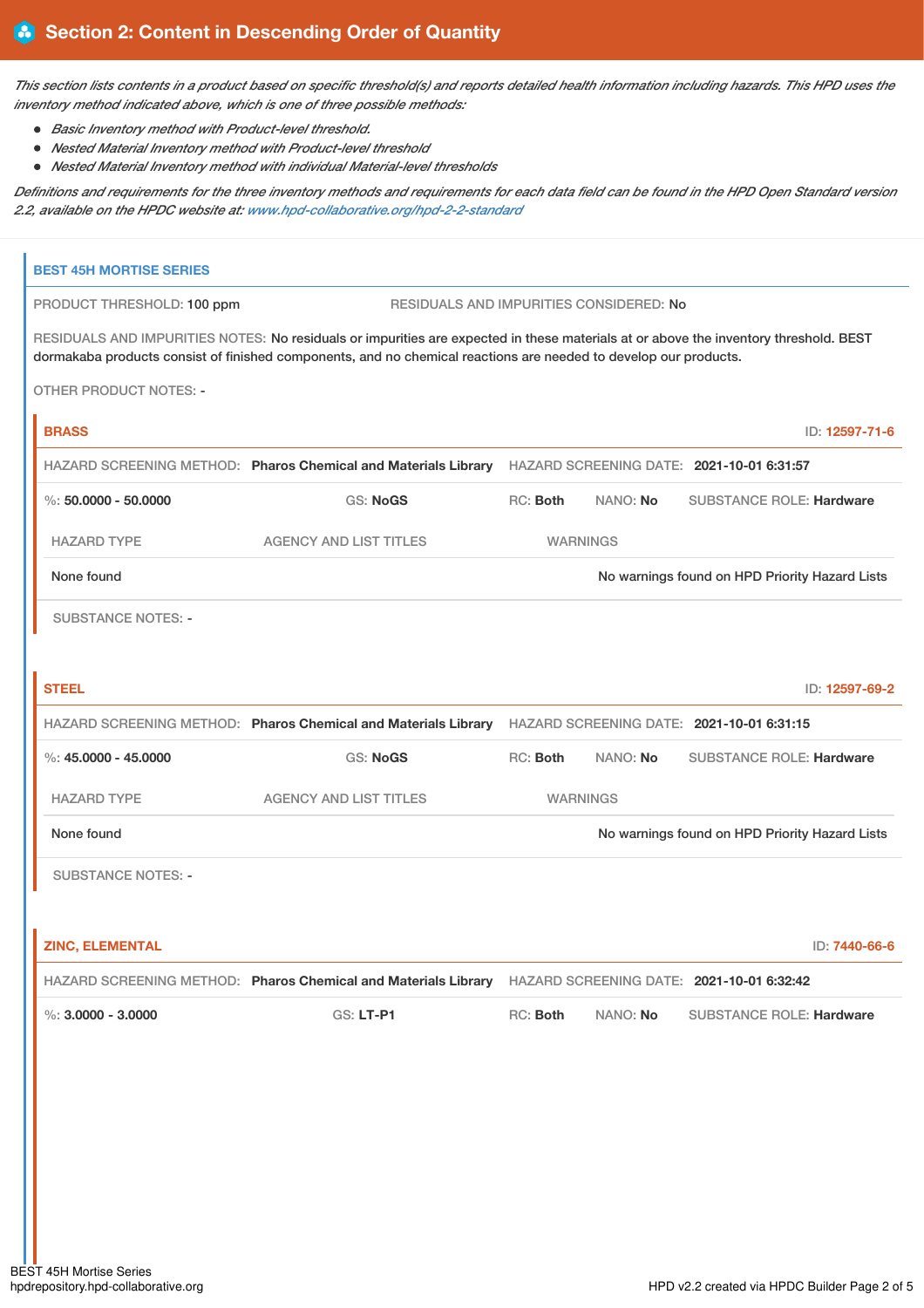| <b>HAZARD TYPE</b> | <b>AGENCY AND LIST TITLES</b>                  | <b>WARNINGS</b>                                                                                                                                                                         |
|--------------------|------------------------------------------------|-----------------------------------------------------------------------------------------------------------------------------------------------------------------------------------------|
| <b>END</b>         | <b>TEDX - Potential Endocrine Disruptors</b>   | <b>Potential Endocrine Disruptor</b>                                                                                                                                                    |
| <b>MUL</b>         | German FEA - Substances Hazardous to<br>Waters | Class 2 - Hazard to Waters                                                                                                                                                              |
| AQU                | EU - GHS (H-Statements)                        | H400 - Very toxic to aquatic life [Hazardous to the<br>aquatic environment (acute) - Category 1]                                                                                        |
| <b>AQU</b>         | EU - GHS (H-Statements)                        | H410 - Very toxic to aquatic life with long lasting effects<br>[Hazardous to the aquatic environment (chronic) -<br>Category 1]                                                         |
| <b>PHY</b>         | EU - GHS (H-Statements)                        | H250 - Catches fire spontaneously if exposed to air<br>[Pyrophoric liquids; Pyrophoric solids - Category 1]                                                                             |
| <b>PHY</b>         | EU - GHS (H-Statements)                        | H260 - In contact with water releases flammable gases<br>which may ignite spontaneously [Substances and<br>mixtures which, in contact with water, emit flammable<br>gases - Category 1] |

SUBSTANCE NOTES: -

| POLY(OXYMETHYLENE)                     |                                                                |                |                 | ID: 9002-81-7                                     |
|----------------------------------------|----------------------------------------------------------------|----------------|-----------------|---------------------------------------------------|
|                                        | HAZARD SCREENING METHOD: Pharos Chemical and Materials Library |                |                 | <b>HAZARD SCREENING DATE: 2021-10-04 13:56:51</b> |
| %: $1.0000 - 1.0000$                   | <b>GS: NoGS</b>                                                | <b>RC: UNK</b> | NANO: No        | <b>SUBSTANCE ROLE: Hardware</b>                   |
| <b>HAZARD TYPE</b>                     | <b>AGENCY AND LIST TITLES</b>                                  |                | <b>WARNINGS</b> |                                                   |
| None found                             |                                                                |                |                 | No warnings found on HPD Priority Hazard Lists    |
| <b>SUBSTANCE NOTES: -</b>              |                                                                |                |                 |                                                   |
|                                        |                                                                |                |                 |                                                   |
| <b>NYLON 6 (WITH STAIN RESISTANCE)</b> |                                                                |                |                 | ID: 25038-54-4                                    |
|                                        | HAZARD SCREENING METHOD: Pharos Chemical and Materials Library |                |                 | HAZARD SCREENING DATE: 2021-10-04 13:57:25        |
| %: $1.0000 - 1.0000$                   | <b>GS: LT-UNK</b>                                              | <b>RC: UNK</b> | NANO: No        | <b>SUBSTANCE ROLE: Hardware</b>                   |
| <b>HAZARD TYPE</b>                     | <b>AGENCY AND LIST TITLES</b>                                  |                | <b>WARNINGS</b> |                                                   |
| None found                             |                                                                |                |                 | No warnings found on HPD Priority Hazard Lists    |
|                                        |                                                                |                |                 |                                                   |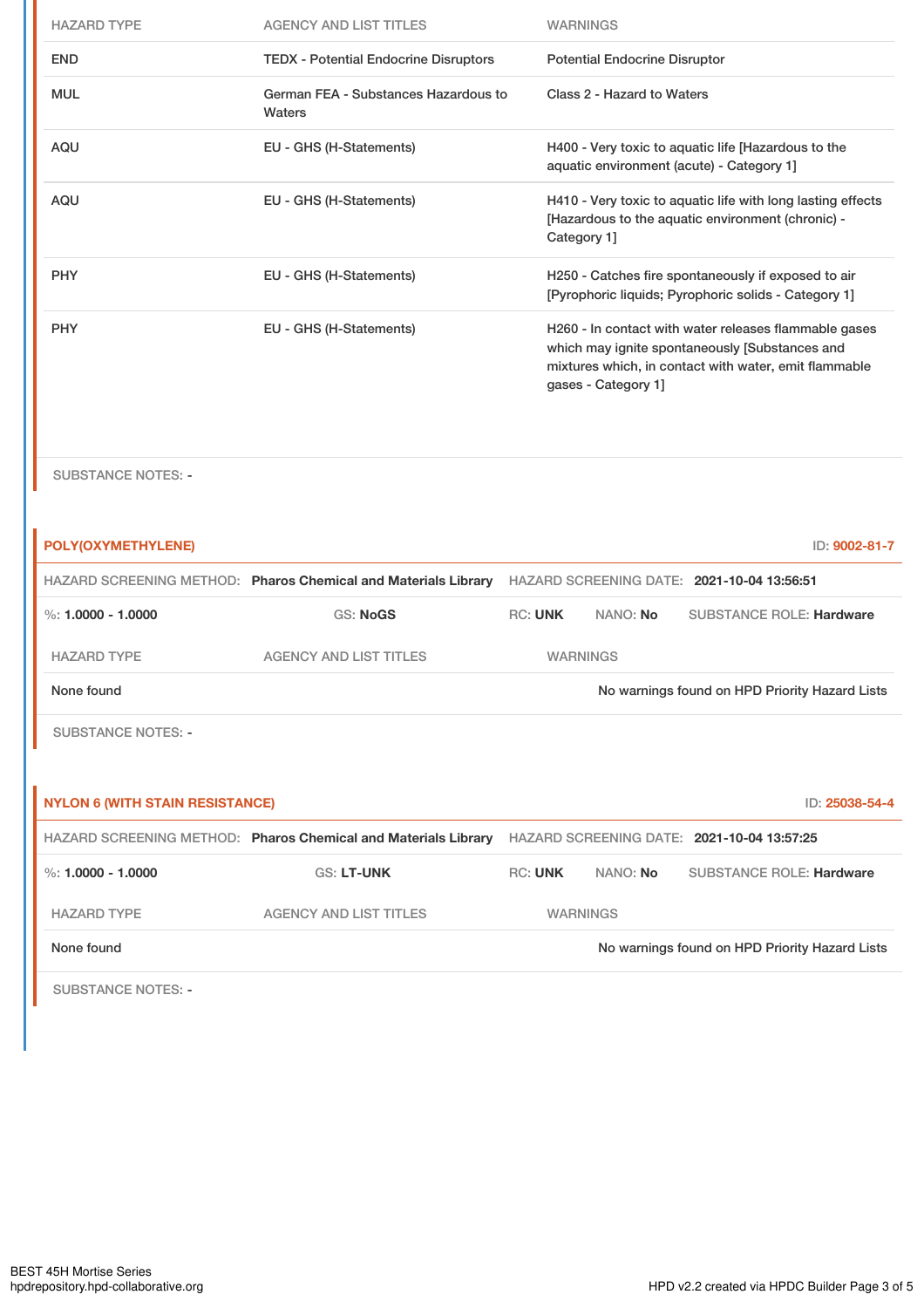This section lists applicable certification and standards compliance information for VOC emissions and VOC content. Other types of health or *environmental performance testing or certifications completed for the product may be provided.*

| <b>VOC EMISSIONS</b>                                                                                                                                     | <b>NA</b>                               |                             |
|----------------------------------------------------------------------------------------------------------------------------------------------------------|-----------------------------------------|-----------------------------|
| <b>CERTIFYING PARTY: Self-declared</b><br>APPLICABLE FACILITIES: This HPD is for a product that<br>is NOT liquid/wet applied.<br><b>CERTIFICATE URL:</b> | ISSUE DATE: 2021-10- EXPIRY DATE:<br>01 | <b>CERTIFIER OR LAB: NA</b> |

CERTIFICATION AND COMPLIANCE NOTES:

# **Section 4: Accessories**

This section lists related products or materials that the manufacturer requires or recommends for installation (such as adhesives or fasteners), maintenance, cleaning, or operations. For information relating to the contents of these related products, refer to their applicable Health Product *Declarations, if available.*

No accessories are required for this product.

# **Section 5: General Notes**

dormakaba has resulted from the merger of the two well-established brands Dorma and Kaba, both known for their expertise in the area of smart and secure access solutions. Together we stand for more than 150 years of security and reliability.

Our master brand dormakaba stands for our offering of products, solutions and services for secure access to buildings and rooms from a single source. Our global brand power supports us to become the trusted industry leader.

For more information, please go to: www.dormakaba.com.

The information contained in this HPD is to be used only as a voluntary information on our products. dormakaba makes no representation or warranty as to the completeness or accuracy of the information contained herein. The products and specifications set forth in this HPD are subject to change without notice and dormakaba disclaims any and all liability for such changes. The information contained herein is provided without warranties of any kind, either express or implied, and dormakaba disclaims any and all liability for typographical, printing, or production errors or changes affecting the specifications contained herein. dormakaba DISCLAIMS ALL WARRANTIES, EXPRESS OR IMPLIED, INCLUDING, BUT NOT LIMITED TO, THE IMPLIED WARRANTIES OF MERCHANTABILITY AND FITNESS FOR A PARTICULAR PURPOSE. IN NO EVENT WILL dormakaba BE LIABLE FOR ANY INCIDENTAL, INDIRECT OR CONSEQUENTIAL DAMAGES ARISING FROM THE SALE OR USE OF ANY PRODUCT. All sales of products shall be subject to dormakaba's applicable General Terms and Conditions, a copy of which will be provided by your local dormakaba organisation upon request.